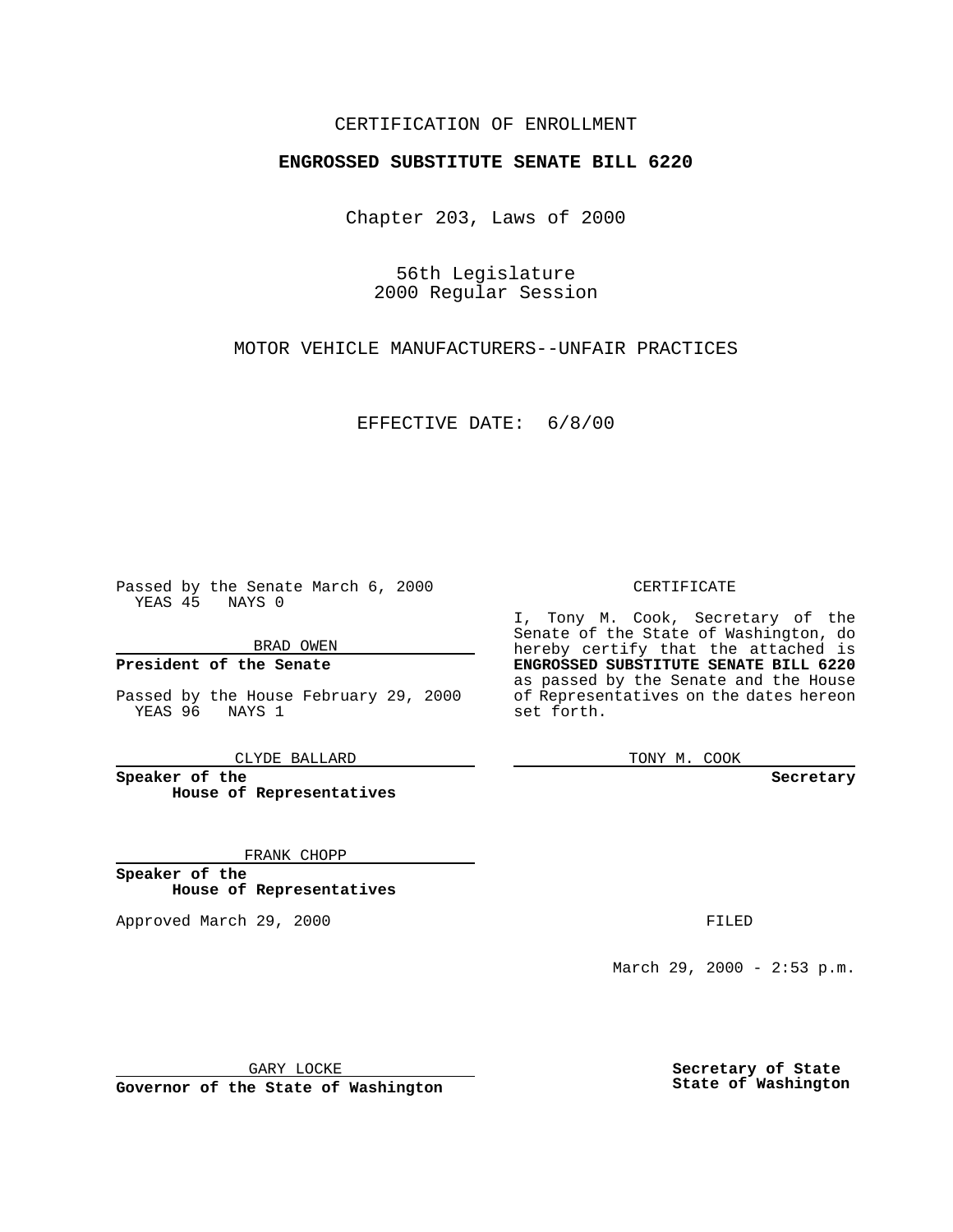## **ENGROSSED SUBSTITUTE SENATE BILL 6220** \_\_\_\_\_\_\_\_\_\_\_\_\_\_\_\_\_\_\_\_\_\_\_\_\_\_\_\_\_\_\_\_\_\_\_\_\_\_\_\_\_\_\_\_\_\_\_

\_\_\_\_\_\_\_\_\_\_\_\_\_\_\_\_\_\_\_\_\_\_\_\_\_\_\_\_\_\_\_\_\_\_\_\_\_\_\_\_\_\_\_\_\_\_\_

### AS AMENDED BY THE HOUSE

Passed Legislature - 2000 Regular Session

#### **State of Washington 56th Legislature 2000 Regular Session**

**By** Senate Committee on Commerce, Trade, Housing & Financial Institutions (originally sponsored by Senators Prentice, Winsley, Deccio and Rasmussen)

Read first time 02/04/00.

1 AN ACT Relating to a prohibition on unfair competition by motor 2 vehicle dealers and manufacturers; and adding a new section to chapter 3 46.96 RCW.

4 BE IT ENACTED BY THE LEGISLATURE OF THE STATE OF WASHINGTON:

5 NEW SECTION. **Sec. 1.** A new section is added to chapter 46.96 RCW 6 to read as follows:

 (1) Notwithstanding the terms of a franchise agreement, a manufacturer, distributor, factory branch, or factory representative, or an agent, officer, parent company, wholly or partially owned subsidiary, affiliated entity, or other person controlled by or under common control with a manufacturer, distributor, factory branch, or factory representative, shall not:

 (a) Discriminate between new motor vehicle dealers by selling or offering to sell a like vehicle to one dealer at a lower actual price than the actual price offered to another dealer for the same model similarly equipped;

17 (b) Discriminate between new motor vehicle dealers by selling or 18 offering to sell parts or accessories to one dealer at a lower actual 19 price than the actual price offered to another dealer;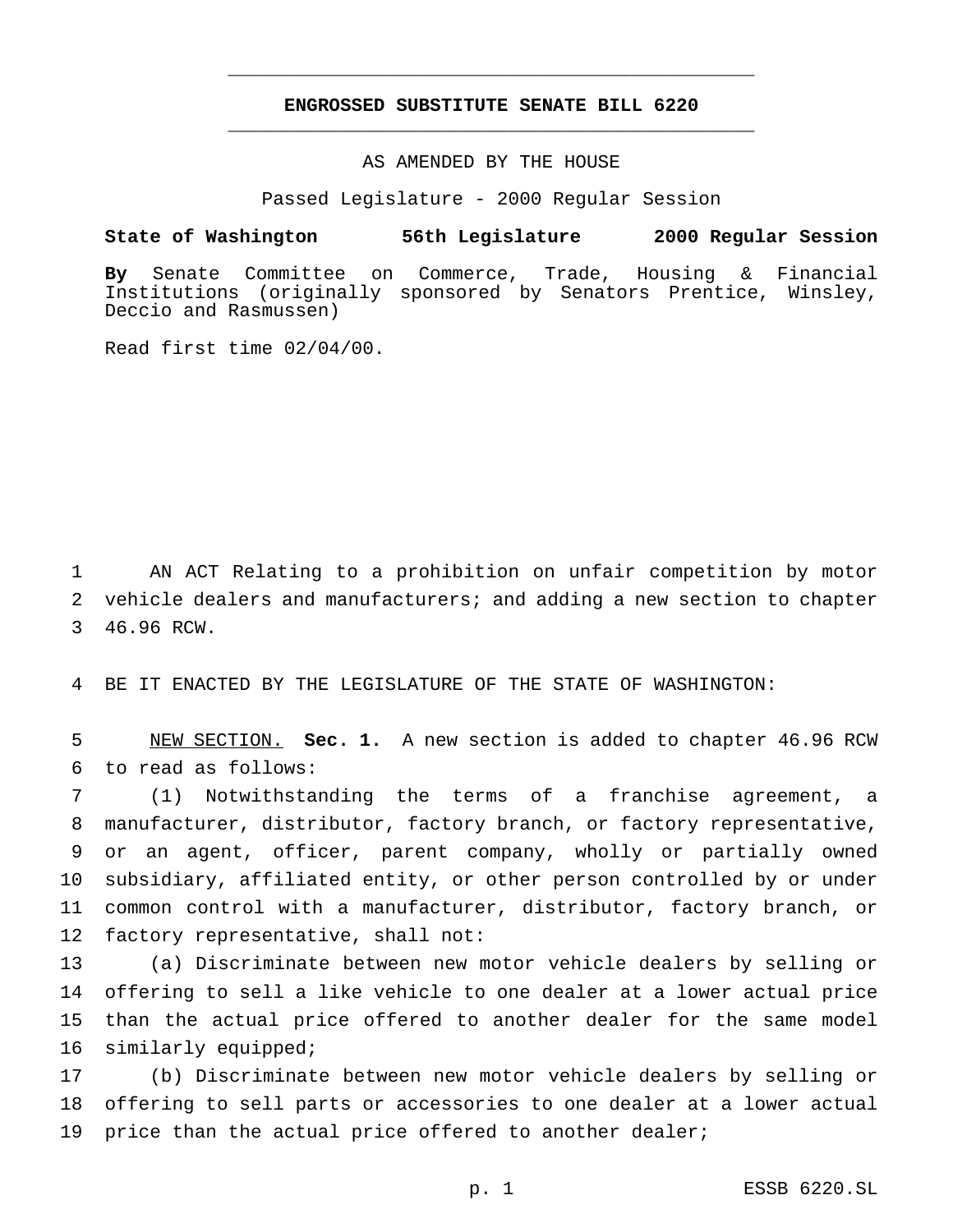(c) Discriminate between new motor vehicle dealers by using a promotion plan, marketing plan, or other similar device that results in a lower actual price on vehicles, parts, or accessories being charged to one dealer over another dealer;

 (d) Discriminate between new motor vehicle dealers by adopting a method, or changing an existing method, for the allocation, scheduling, or delivery of new motor vehicles, parts, or accessories to its dealers that is not fair, reasonable, and equitable. Upon the request of a dealer, a manufacturer, distributor, factory branch, or factory representative shall disclose in writing to the dealer the method by which new motor vehicles, parts, and accessories are allocated, scheduled, or delivered to its dealers handling the same line or make of vehicles;

 (e) Give preferential treatment to some new motor vehicle dealers over others by refusing or failing to deliver, in reasonable quantities and within a reasonable time after receipt of an order, to a dealer holding a franchise for a line or make of motor vehicles sold or distributed by the manufacturer, distributor, factory branch, or factory representative, a new vehicle, parts, or accessories, if the vehicle, parts, or accessories are being delivered to other dealers, or require a dealer to purchase unreasonable advertising displays or other materials, or unreasonably require a dealer to remodel or renovate existing facilities as a prerequisite to receiving a model or series of vehicles;

 (f) Compete with a new motor vehicle dealer by acting in the capacity of a new motor vehicle dealer, or by owning, operating, or controlling, whether directly or indirectly, a motor vehicle dealership in this state. It is not, however, a violation of this subsection for: (i) A manufacturer, distributor, factory branch, or factory representative to own or operate a dealership for a temporary period, not to exceed two years, during the transition from one owner of the dealership to another where the dealership was previously owned by a franchised dealer and is currently for sale to any qualified independent person at a fair and reasonable price. The temporary operation may be extended for one twelve-month period on petition of the temporary operator to the department. The matter will be handled as an adjudicative proceeding under chapter 34.05 RCW. A dealer who is a franchisee of the petitioning manufacturer or distributor may intervene and participate in a proceeding under this subsection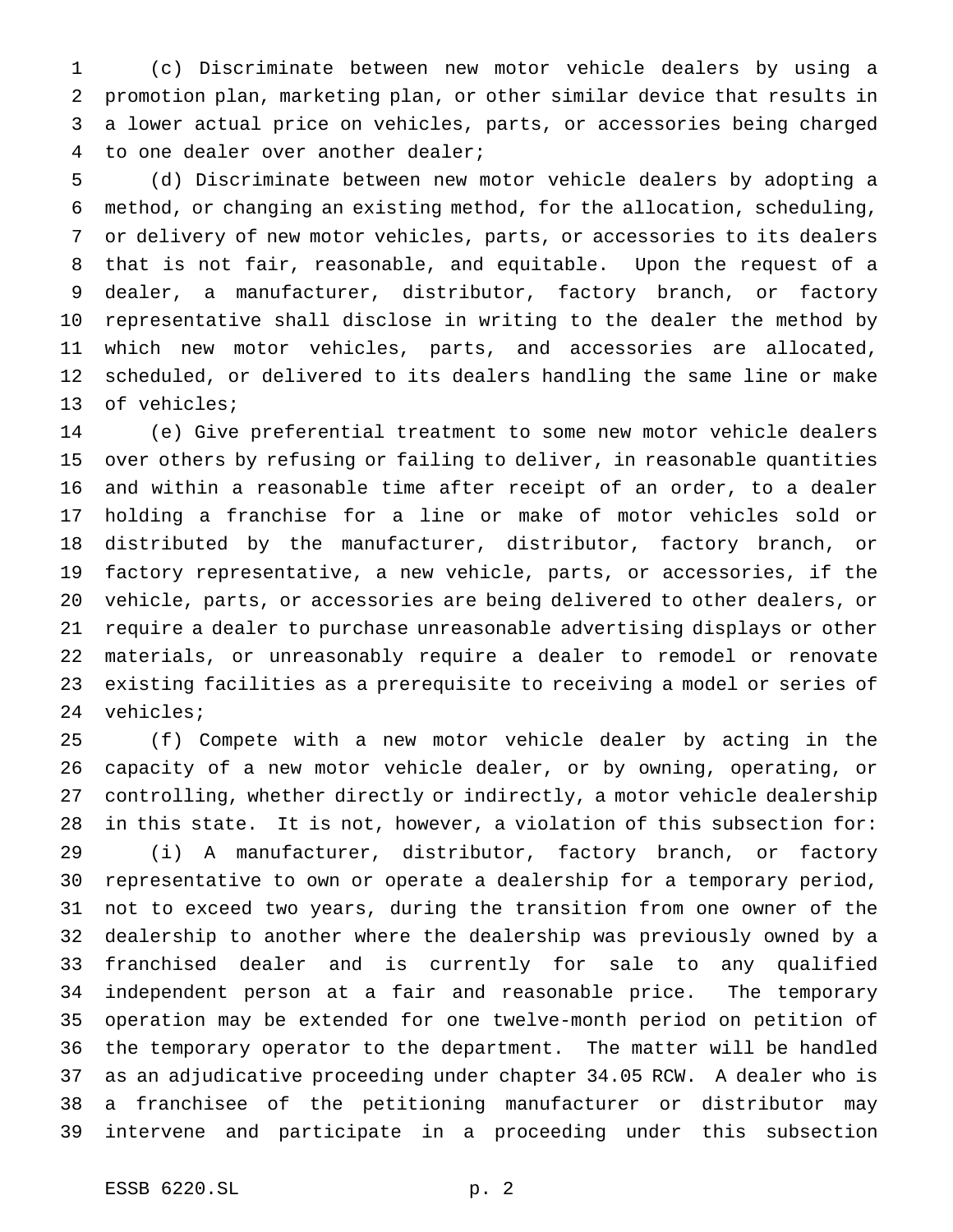(1)(f)(i). The temporary operator has the burden of proof to show justification for the extension and a good faith effort to sell the dealership to an independent person at a fair and reasonable price;

 (ii) A manufacturer, distributor, factory branch, or factory representative to own or operate a dealership in conjunction with an independent person in a bona fide business relationship for the purpose of broadening the diversity of its dealer body and enhancing opportunities for qualified persons who are part of a group who have historically been underrepresented in its dealer body, or other qualified persons who lack the resources to purchase a dealership outright, and where the independent person: (A) Has made a significant, bona fide capital investment in the dealership that is subject to loss; (B) has an ownership interest in the dealership; and (C) operates the dealership under a bona fide written agreement with the manufacturer, distributor, factory branch, or factory representative under which he or she will acquire all of the ownership interest in the dealership within a reasonable period of time and under reasonable terms and conditions. The manufacturer, distributor, factory branch, or factory representative has the burden of proof of establishing that the acquisition of the dealership by the independent person was made within a reasonable period of time and under reasonable terms and conditions;

 (iii) A manufacturer, distributor, factory branch, or factory representative to own or operate a dealership in conjunction with an independent person in a bona fide business relationship where the independent person: (A) Has made a significant, bona fide capital investment in the dealership that is subject to loss; (B) has an ownership interest in the dealership; and (C) operates the dealership under a bona fide written agreement with the manufacturer, distributor, factory branch, or factory representative under which he or she will acquire all of the ownership interest in the dealership within a reasonable period of time and under reasonable terms and conditions. The manufacturer, distributor, factory branch, or factory representative has the burden of proof of establishing that the acquisition of the dealership by the independent person was made within a reasonable period of time and under reasonable terms and conditions. The number of dealerships operated under this subsection (1)(f)(iii) may not exceed four percent rounded up to the nearest whole number of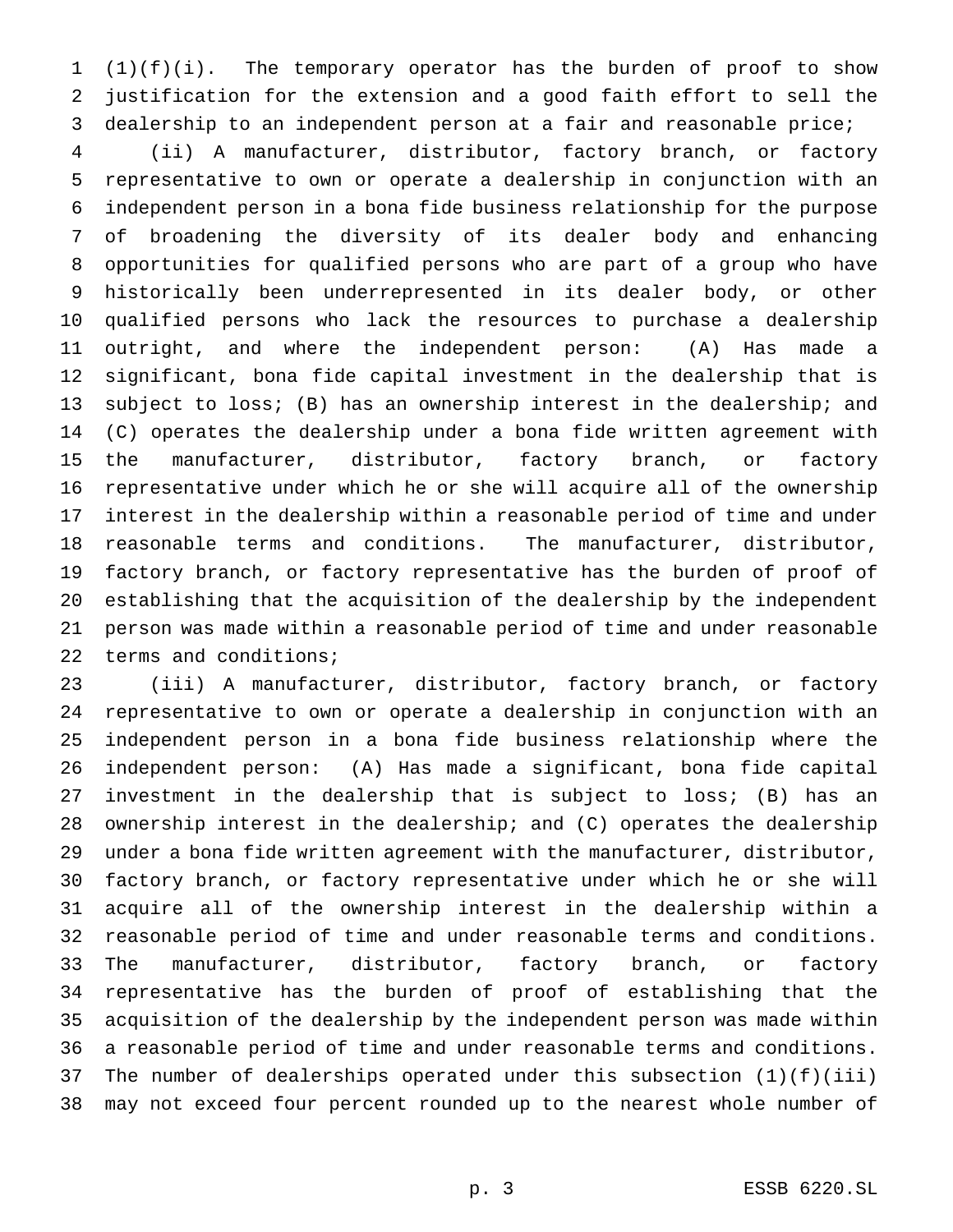a manufacturer's total of new motor vehicle dealer franchises in this state;

 (iv) A truck manufacturer to own, operate, or control a new motor vehicle dealership that sells only trucks of that manufacturer's line make with a gross vehicle weight rating of 12,500 pounds or more, and the truck manufacturer has been continuously engaged in the retail sale of the trucks at least since January 1, 1993; or

 (v) A manufacturer to own, operate, or control a new motor vehicle dealership trading exclusively in a single line make of the manufacturer if (A) the manufacturer does not own, directly or indirectly, in the aggregate, in excess of forty-five percent of the total ownership interest in the dealership, (B) at the time the manufacturer first acquires ownership or assumes operation or control of any such dealership, the distance between any dealership thus owned, operated, or controlled and the nearest new motor vehicle dealership trading in the same line make of vehicle and in which the manufacturer has no ownership or control is not less than fifteen miles and complies with the applicable provisions in the relevant market area sections of this chapter, (C) all of the manufacturer's franchise agreements confer rights on the dealer of that line make to develop and operate within a defined geographic territory or area, as many dealership facilities as the dealer and the manufacturer agree are appropriate, and (D) as of January 1, 2000, the manufacturer had no more than four new motor vehicle dealers of that manufacturer's line make in this state, and at least half of those dealers owned and operated two or more dealership facilities in the geographic territory or area covered by their 27 franchise agreements with the manufacturer;

 (g) Compete with a new motor vehicle dealer by owning, operating, or controlling, whether directly or indirectly, a service facility in this state for the repair or maintenance of motor vehicles under the manufacturer's new car warranty and extended warranty. Nothing in this subsection (1)(g), however, prohibits a manufacturer, distributor, factory branch, or factory representative from owning or operating a service facility for the purpose of providing or performing maintenance, repair, or service work on motor vehicles that are owned by the manufacturer, distributor, factory branch, or factory representative;

 (h) Use confidential or proprietary information obtained from a new motor vehicle dealer to unfairly compete with the dealer. For purposes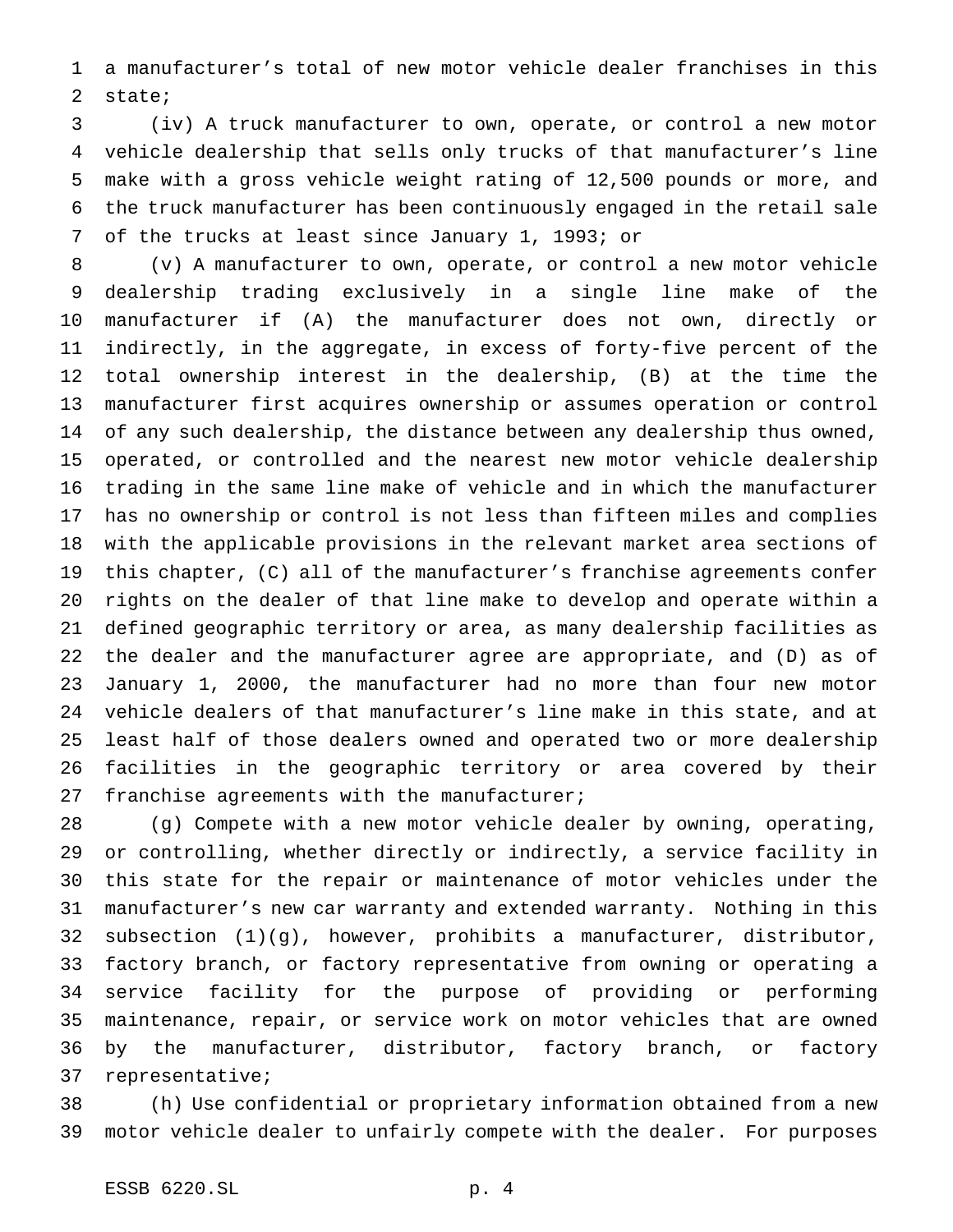of this subsection (1)(h), "confidential or proprietary information" means trade secrets as defined in RCW 19.108.010, business plans, marketing plans or strategies, customer lists, contracts, sales data, revenues, or other financial information.

 (2) Subsection (1)(a), (b), and (c) of this section do not apply to sales to a motor vehicle dealer: (a) For resale to a federal, state, or local government agency; (b) where the vehicles will be sold or donated for use in a program of driver's education; (c) where the sale is made under a manufacturer's bona fide promotional program offering sales incentives or rebates; (d) where the sale of parts or accessories is under a manufacturer's bona fide quantity discount program; or (e) where the sale is made under a manufacturer's bona fide fleet vehicle discount program. For purposes of this subsection, "fleet" means a group of fifteen or more new motor vehicles purchased or leased by a dealer at one time under a single purchase or lease agreement for use as part of a fleet, and where the dealer has been assigned a fleet identifier code by the department of licensing.

(3) The following definitions apply to this section:

 (a) "Actual price" means the price to be paid by the dealer less any incentive paid by the manufacturer, distributor, factory branch, or factory representative, whether paid to the dealer or the ultimate purchaser of the vehicle.

 (b) "Control" or "controlling" means (i) the possession of, title to, or control of ten percent or more of the voting equity interest in a person, whether directly or indirectly through a fiduciary, agent, or other intermediary, or (ii) the possession, direct or indirect, of the power to direct or cause the direction of the management or policies of a person, whether through the ownership of voting securities, through director control, by contract, or otherwise, except as expressly provided under the franchise agreement.

 (c) "Motor vehicles" does not include trucks that are 14,001 pounds gross vehicle weight and above or recreational vehicles as defined in RCW 43.22.335.

 (d) "Operate" means to manage a dealership, whether directly or indirectly.

 (e) "Own" or "ownership" means to hold the beneficial ownership of one percent or more of any class of equity interest in a dealership, whether the interest is that of a shareholder, partner, limited liability company member, or otherwise. To hold an ownership interest